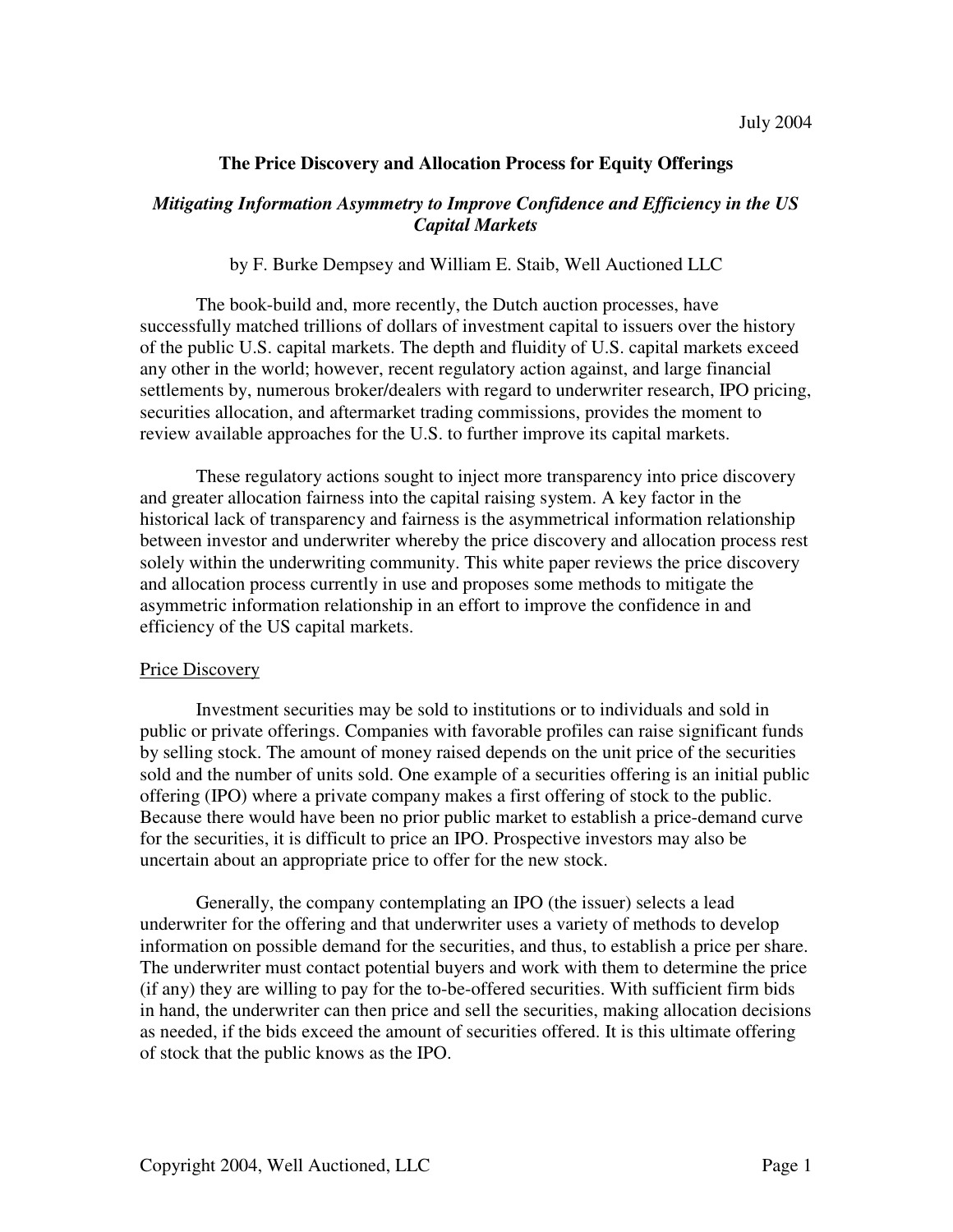During the course of the securities registration period, the issuer and its underwriters may mutually agree to change the proposed price range or number of shares offered in response to: (1) the impact of inferred market conditions on potential demand and pricing; (2) feedback the lead underwriter receives from its syndicate's respective distribution network of salespeople and brokers; or (3) specific issuer demands or objectives.

In public securities offerings, a lead underwriter (book-runner) manages and coordinates the entire process of a securities distribution and has sole access to an aggregated "book" of bids, as well as the discretion to allocate securities to bona fide investors. There are several possible methods a book-runner can utilize to price and distribute securities; however, "book-building" is most common. On occasion, a "Dutch auction" method is used. Both methods serve as a means to collect, aggregate and calculate a final price and allocate shares. On rare occasions, a lottery is held by a specific underwriter during an oversubscribed transaction to allocate a portion of shares for retail/individual investors.

#### Pricing and Allocation of Demand

The objectives of both the "book-build" and "Dutch auction" offering methods is to aggregate and qualify all demand (excluding non-bona fide or outlying bids) and create a clearing price. In both processes, the underwriters canvass the demand of investors via a road show, placing primary emphasis on large, institutional buyers who have the experience and resources to evaluate a company and determine a valuation for its securities. The two methods vary, however, in their determination of what constitutes the clearing price and in allocation of demand.

#### The Book Build Process

The book-build process of issuing stock, underwriters receive indications of interest that are forwarded to the book-runner, who compiles a list of bona fide potential investors, the security amounts they desire, and price level or limitations. The bookrunner generally has total discretion to allocate shares and to move the price within the allowable range. Once satisfied with the process, the book-runner proposes final prices and terms to the issuer, as well as a "book" of investors recommended to receive allocations. Typically there is room for the issuer to negotiate several items such as price and preferred investors. Once an underwriting agreement is executed, the orders from investors are confirmed. (Investors may also cancel their order up to this time for any reason, including if the terms, conditions, or price have been varied as a result of negotiations between the book-runner and issuer.)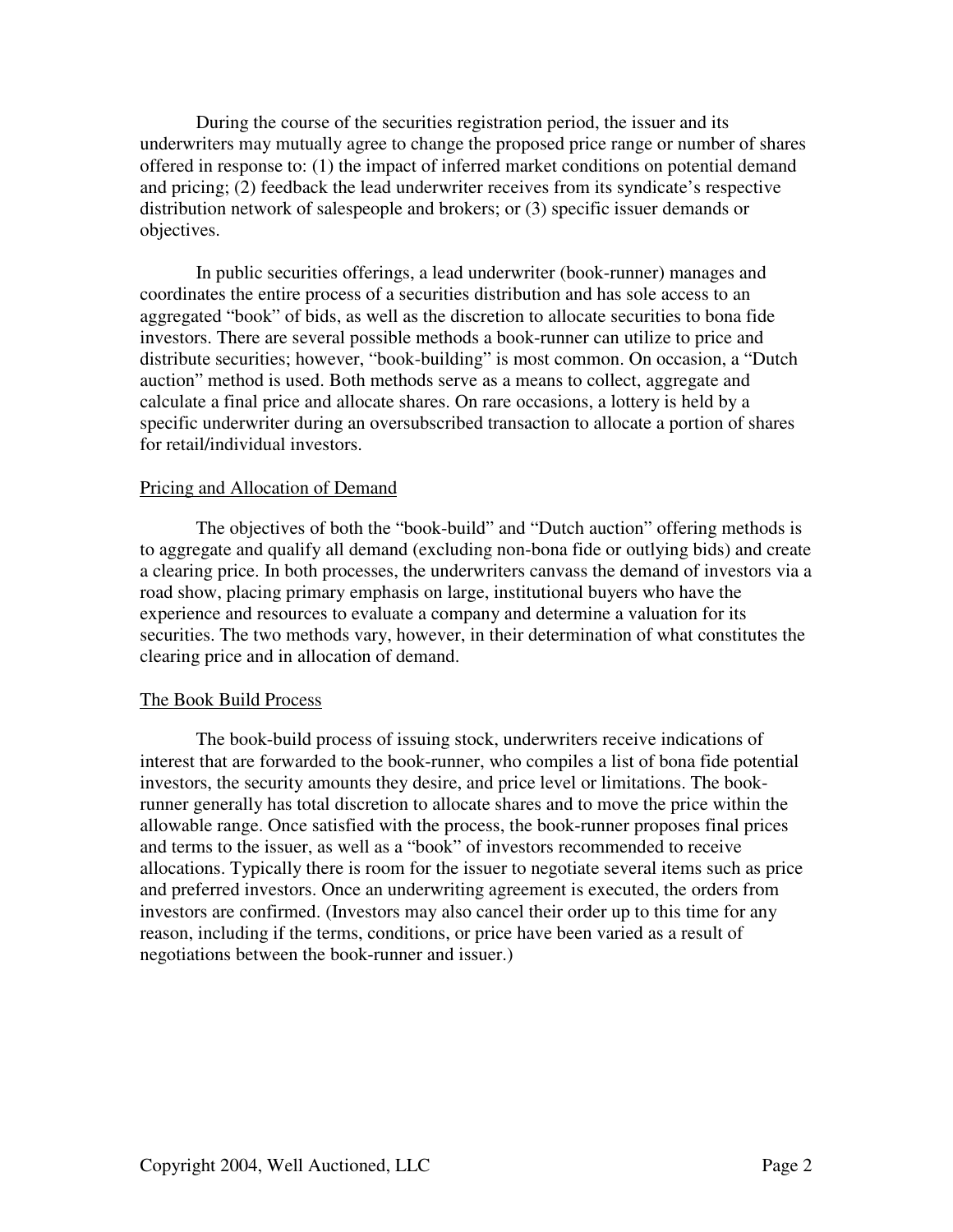Inherent in the book-build process is an estimation of the discount (if any) required to attract investors to a new issuer (versus other similar public comparables). This discount then forms the basis for the so-called aftermarket "pop," or value increase on the first day a stock is issued. A "pop" enables the transaction to be perceived as a success in the investment community, compensates investors (mostly institutional) for taking a risk on a new issuance of a security, and reduces the odds that the underwriters will be left holding the security (which could happen if investors failed to pay for their allocation because the security traded immediately below its issue price). Alternatively, a disproportionately large "pop" often means there was large, unfilled demand. Such under-pricing may deprive the issuer of useful incremental capital. Instead such profits flow to the secondary markets (i.e., investors and traders).

The book-runner has sole discretion to accept orders and to allocate shares (though generally the book-runner takes issuer preferences into account to the degree that a reasonable transaction may still be executed). The book-runner often prioritizes and maximizes allocations to customers who are considered knowledgeable about the issuer's sector and who have a history of maintaining reasonable holding periods for securities purchases via a new issue (i.e., they are not short-term "flippers" who immediately, or a short time after purchasing an IPO, trade a security back to the syndicate to collect a profit or limit a loss). An investor desires to obtain an allocation reflective of its view on that issuer's sector and commensurate with the customer's overall portfolio size.

The book-runner must mitigate the risk of conflicts of interest inherent in having two clients, one on each side of the transaction, i.e., the investor and broker/salesperson v. the issuer and the corporate finance banker. In addition, the book-runner has obligations to its own representatives.

Other general securities underwriting challenges include allocation issues where it is frequently difficult for a small investor to obtain shares of a "hot" issue, and pricing quandaries based on the tradition that the underwriting process is a closed process where only the underwriters know the demand price and overall interest level in a given offer (i.e., asymmetric information) and there is no real-time feedback to investors about their bid price or potential allocation before the auction closes, which would have permitted them to refine their bid to the benefit of all parties.

The book-building method lacks transparency. That is, investors have no opportunity to review the aggregated source bid data or the rationale upon which the book-runner bases the final pricing. Further, there are barriers inhibiting pricing feedback between the offering syndicate and the investing community, so that communication of pricing information is not truly real-time. The issuer and its bankers are traveling on a "road show," often globally, to meet potential investors, which can exacerbate timing lags in communication and decision making. During the course of the road show there are many layers of communications among the syndicate, their respective distribution networks, and potential investors, each of which can create a timing lag, as well as the potential for miscommunication.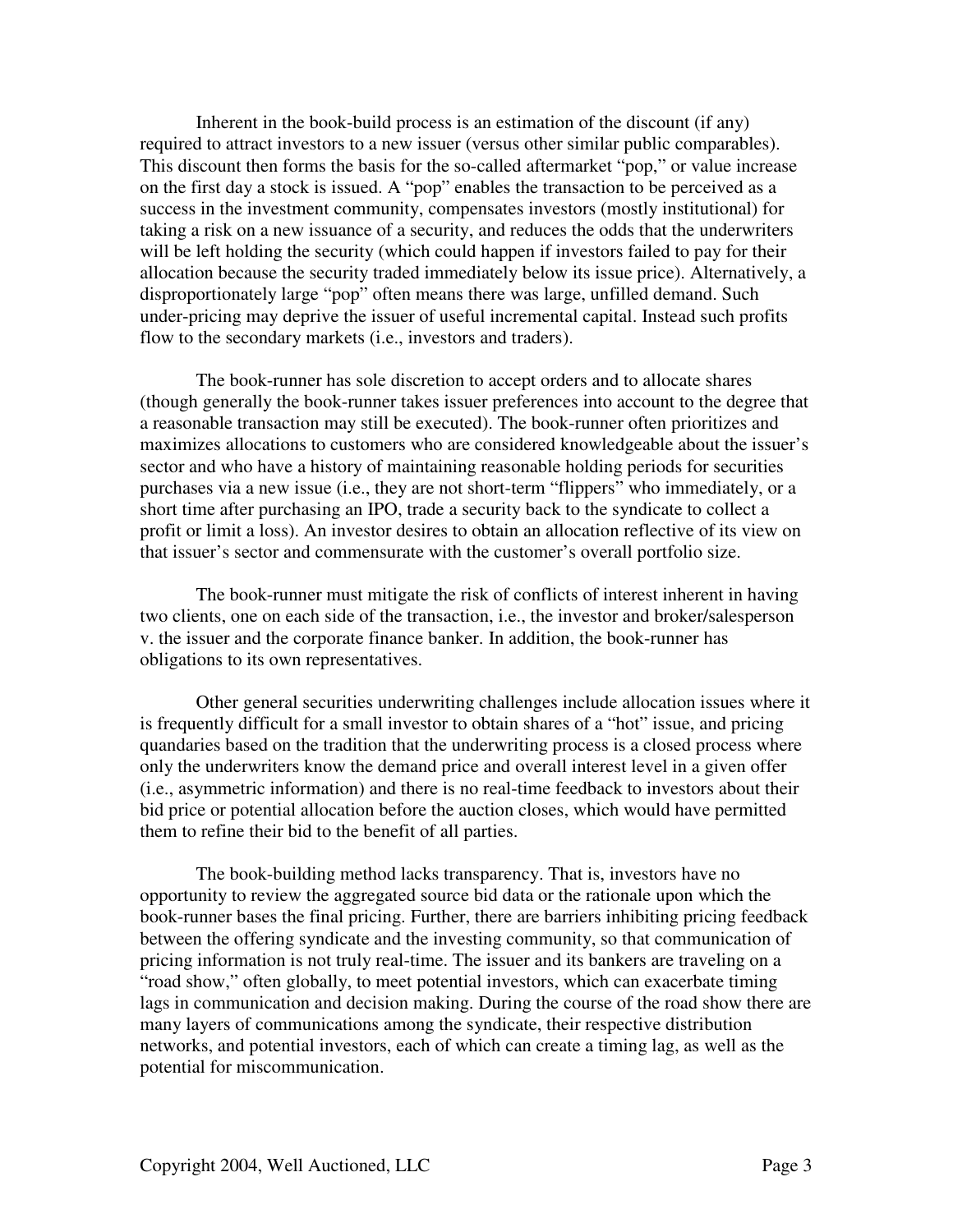Time lags occur because the entire distribution system and syndicate must canvass demand, primarily in the oral format, and then take the time to convert the raw data into useful computer-based analytical materials. Time lags and inefficiency of information collection also arise because the syndicate suffers the same vagaries of human interaction that exist in a typical vendor/customer relationship. A given salesperson/broker may not have a strong enough relationship with his/her customer to elicit timely feedback, or may decline to make further follow-up calls requested by the book-runner on any specific securities transaction in the short-term, for fear of upsetting the long-term customer relationship.

Another limitation on communication is created by SEC regulations. SEC regulations strictly limit the information a broker/dealer involved in a securities distribution may provide to the information it puts in the offering's prospectus. Thus, by law, underwriters may not show investors any other data, no matter how valuable the market might deem it, lest such information be deemed a prospectus subject to SEC review. Trying to provide the marketplace with additional information beyond a traditional prospectus creates an unworkable paradox because of the regulations placed on the broker/dealer community. Providing the data would require adjusting the prospectus, which would take time. As a result of changing the prospectus, the market has an opportunity to change its view on the security's value and offering price. Thus, no market equilibrium is reached, and with multiple prospectus adjustments the final pricing could theoretically be delayed substantially. This can hurt the issuer, underwriter and the efficiency of the capital markets.

Depending on the security and type of registration document that the issuer utilizes, SEC regulations may also require that, if the total dollar amount raised based on the final pricing is increased or decreased by greater than 20% of the latest prospectus filing amount, the issuer must file an amended registration statement with the new amounts and wait 48 hours for effectiveness of such amended registration statement. Facing such a time delay forces underwriters and issuers to weigh the costs and benefits of filing any amendment to the prospectus.

Miscommunication can result from simple verbal or body language miscues, interpretive mistakes in converting oral instructions to written, or a misunderstanding by the broker/salesperson or customer of the issuer or its proposed transaction terms and conditions. Such miscommunications increase the risk of erroneous data being factored into the pricing.

Disinformation results from investor tactics employed to offset the asymmetric information balance between any one investor and the book-runner, who is the only entity with full access to all investor bids and the issuer's objectives. The largest investors are heavily courted during a securities transaction as a result of their collective buying power and knowledge of securities valuation. As a result, they know their inputs are valuable to the book-runner as well as to other potential investors.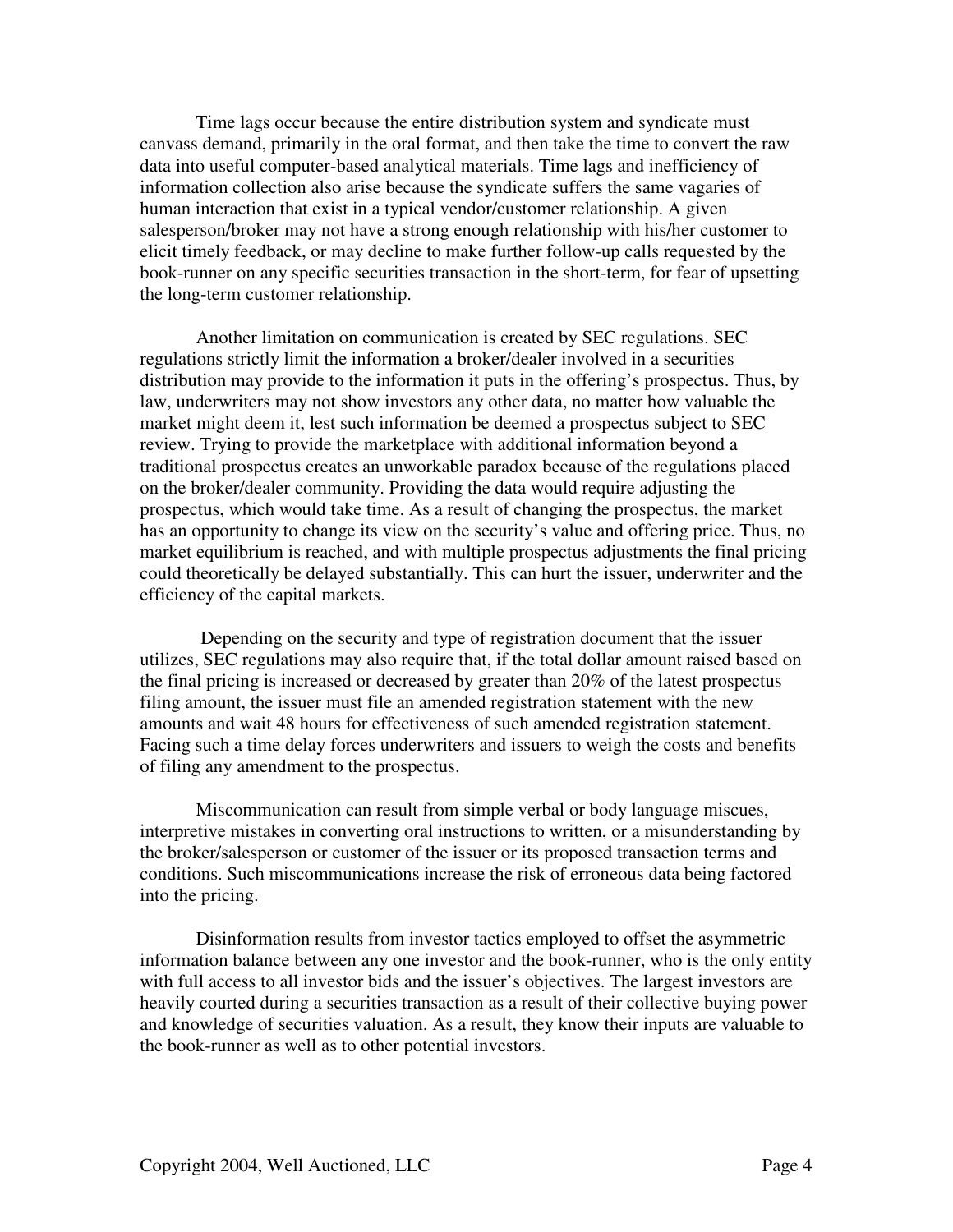The buyer's desire for the lowest possible price for the investment can also contribute to disinformation in the early stages of a securities transaction. Customers often worry that conveying, or "exposing," their true bid price level (and knowledge) early to a broker/salesperson may result in higher pricing, and/or could be shared with other customers during the canvassing of demand (as a result of the oral-based nature of the book-build process).

Disinformation tactics often lead to a rush of bids and price changes at the end of the process – and such a change in price or demand can catch a book-runner unprepared. If the change is large enough, the issuer may need to file an amendment to its registration statement to capture the increase in demand or pricing (also creating a time-lag, as described above), or accept that such unfulfilled demand and price flexibility from customers will result in potentially lower proceeds than justified and an excessive aftermarket "pop."

#### The Dutch Auction Process

New offering processes, such as the "Open IPO" where the offering price is determined via a "Dutch auction" methodology, have recently been introduced. In a Dutch auction, the price at which the company sells shares to the public is based upon actual bids from institutional and individual retail investors. The offering price is determined by sorting all of the bids from high price per share to low price per share, and summing shares bid until the supply (the number of shares the company desires to sell) is met. The price per share of the lowest bid that fulfills the supply available is the price that all investors in a Dutch auction securities offering receive. This approach improves price discovery relative to the book-build process and places institutions and retail investors on more equal footing.

In a Dutch auction, bidders are qualified by the lead manager to participate and receive a bidder identification number. When the bidding period opens, investors may submit one or more bids of varying amounts. Bids may be modified while the auction is open; however, they become final when the auction closes. The Dutch auction manager reserves the right to eliminate bids it considers manipulative (excessively high or large bids). The price per share of the lowest bid that fulfills the supply available is the price that all investors in a Dutch auction IPO receive on their investment. The Dutch auction considers the individual's bid equally alongside an institutional bid without regard to number of shares bid.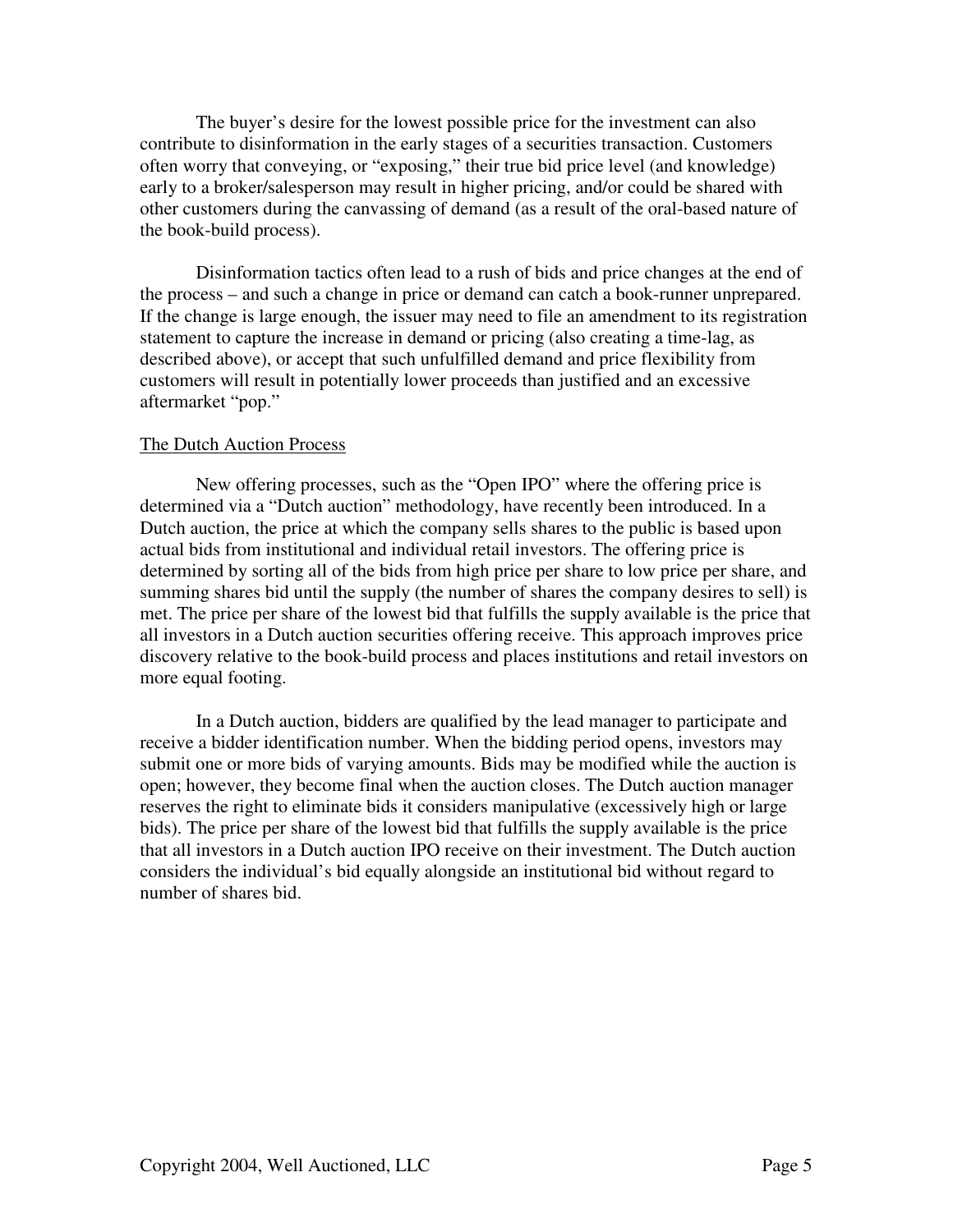Offerings built on the Dutch auction process have several limitations. While more fair and democratic to a broader spectrum of investors than a book-build offering, in the sense that those at or above the clearing price receive allocations irrespective of their investment "pedigree," a Dutch auction is not necessarily more "open" or transparent to all participants. First, the underwriters may choose to prohibit participation of certain parties based on their own review and qualification criteria, so it is not truly open to all bidders. Second, because the bids for an open offering are known only to the underwriters (again the asymmetric information quandary), it is impossible for bidders or potential bidders to know whether their bid is likely high enough to purchase shares until after the auction process is completed, thus there is no more transparency in a Dutch auction than a book-build. Experience with Dutch auctions for securities underwriting has shown that there may be completely different demand curves for retail and institutional investors. For example, in an IPO, retail investors may get caught up in the frenzy of an IPO and overbid for the offering.

While there is some protection from overbidding – if an investor bids \$100 per share and the security is priced at \$20 per share, all investors are charged \$20 per share – this protection is not absolute. If many investors bid irrational prices in an attempt to guarantee participation in an offering, the result may be to drive up the price of the offering artificially beyond the true market price (commonly known as the "winner's curse"). Subsequently, all investors may lose money if the price drops.

Further, in some Dutch auction securities offerings, underwriters have the right to disqualify bids that are deemed to be "manipulative" by the underwriters. The rules to determine what constitutes "manipulative" are typically not defined to the public and an investor bidding too high may find himself disqualified from the offering. There is no mechanism for participants to review the demand curve of the open offering in advance to determine whether their bid level is likely to be viewed as manipulative. For example, a participant might want to know that his bid is more than a certain amount higher (for example, three standard deviations) than the mean bid and thus likely to be discarded.

There is also no mechanism for participants in a Dutch auction to understand the effect on their bid if the underwriter decides to lower the offering price to a level below what the statistics of the securities offering would otherwise indicate (e.g., will the underwriters price the securities at 5%, 10%, or 20% below the auction-based price level). There are issues for institutional investors with regard to maintaining an optimal investment position size for any given issuer in their portfolio. Thus if the institutional investor were to receive too small of an allocation due to a unilateral clearing price reduction by the underwriter and/or issuer, it would either need to purchase more shares in the aftermarket or would consider "flipping" its sub-optimal sized allocation back to the syndicate — creating an unattractive dilemma for either underwriter or investor.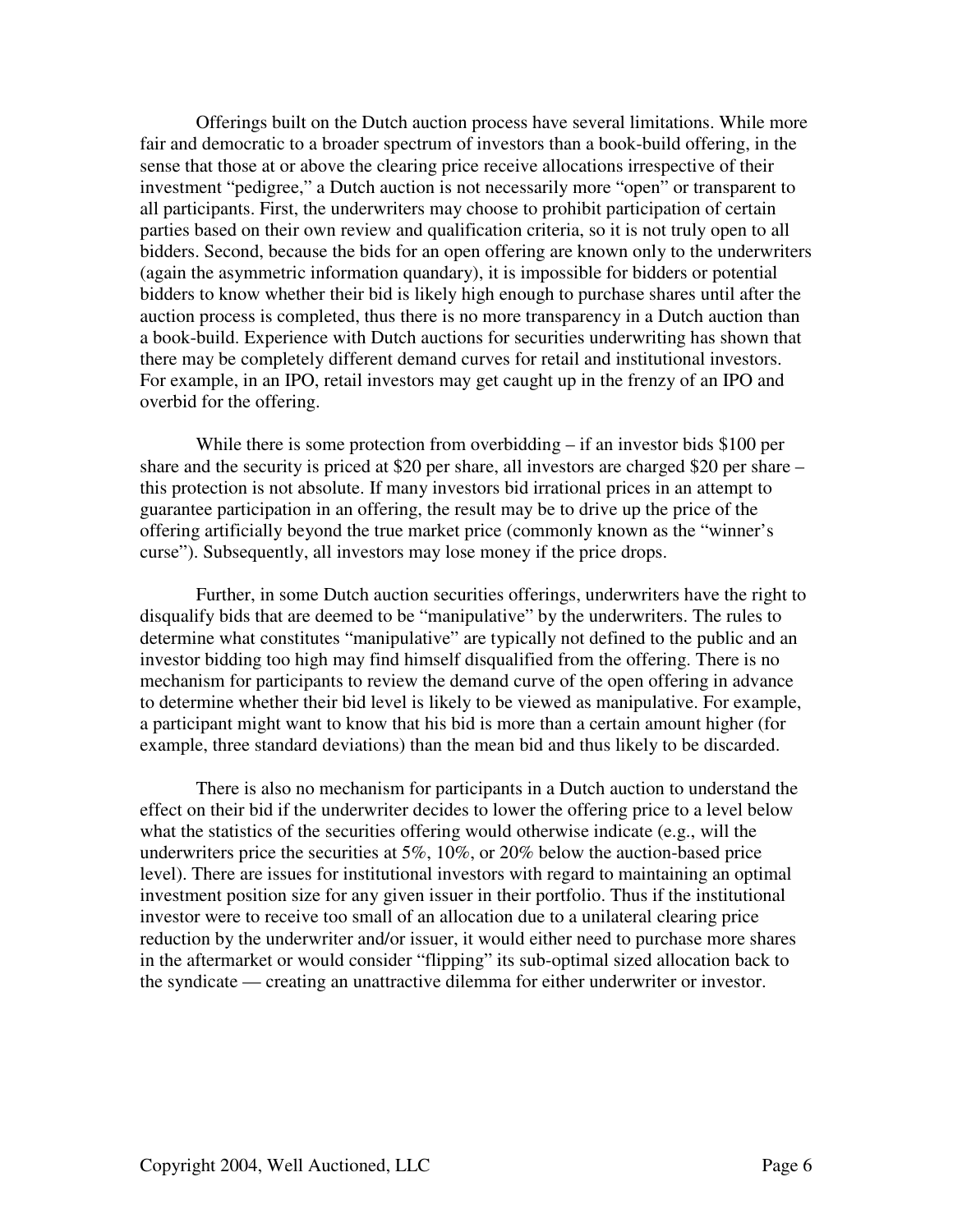Further, in a Dutch auction, conflicts of interest arise among underwriters with retail distribution networks (i.e., individual investors). There is difficulty in determining how to protect the privacy of a broker's accounts while qualifying such retail investors. The traditional book-build process for retail distribution is opaque from each underwriter's point-of-view, as the specific retail customers' identities are kept confidential from any other broker/dealer involved in the offering. In a book-build process, co-managers and syndicate members of the offering, who actually plan to sell the securities (collectively, the "selling group") are given an allocation of priced shares that may or may not directly correspond to their retail network's aggregate demand. These priced securities are then allocated at the discretion of that specific underwriter (or more rarely on a "first-come, first-serve," or lottery, basis) to their individual retail clients. In a Dutch auction, the trade-off for a more democratic and fair process for the smaller investor is that the broker/dealer must allow his customer to be reviewed and qualified by another underwriter who may become a competitor for that very customer relationship. This also creates concerns of privacy among underwriters, because one underwriter may not want to share the bid data and the qualifications of a list or particular investor. The one underwriter will not want the lead underwriter to be able to see the demographics or even possibly names and addresses of that underwriter's account base.

#### Potential Approaches to Reduce Asymmetry and Improve PriceTransparency

Simply put, the underwriter has a strategic and thus financial advantage because they have all knowledge of bid levels and demand as well as the issuer's objectives whereas the investors only have their own collection of individual thoughts. One investor provides some value to the overall investment community when they contribute their viewpoint; however that same investor receives significantly more value in return when they receive feedback on how their viewpoint fits within the investment community. The problem is the underwriter receives the "utility" or benefit of the collective viewpoint rather than have that utility shared with the investment community—thus there is a net loss of utility to the investment community that may be manifested in lower prices, less confidence in or reduced efficiency of capital raising transactions.

The World's greatest economists have written on the importance of this market phenomenon for hundreds of years. In the mid- 1700s Adam Smith and a century later Alfred Marshall wrote extensively on the importance of transparency, price discovery and the benefits of feedback from market participant interaction.

Asymmetry--"If the market is at a great distance from the residence of those who supply it, they may sometimes be able to keep the secret for several years together, and may so long enjoy their extraordinary profits without any new rivals." Adam Smith, Wealth of Nations (1759)

Price Discovery--"If a sufficient number of tables of demand by different sections of society could be obtained, they would afford the means of estimating indirectly the variations in total demand that would result from extreme variations in price, and thus attaining an end which is inaccessible by any other route" Adam Smith, Wealth of Nations (1759)

"The general demand curve for a commodity cannot be drawn with confidence except in the immediate neighbourhood of the current price, until we are able to piece it together out of the fragmentary demand curves of different classes of society" Alfred Marshall, Principles of Economics  $(1890)$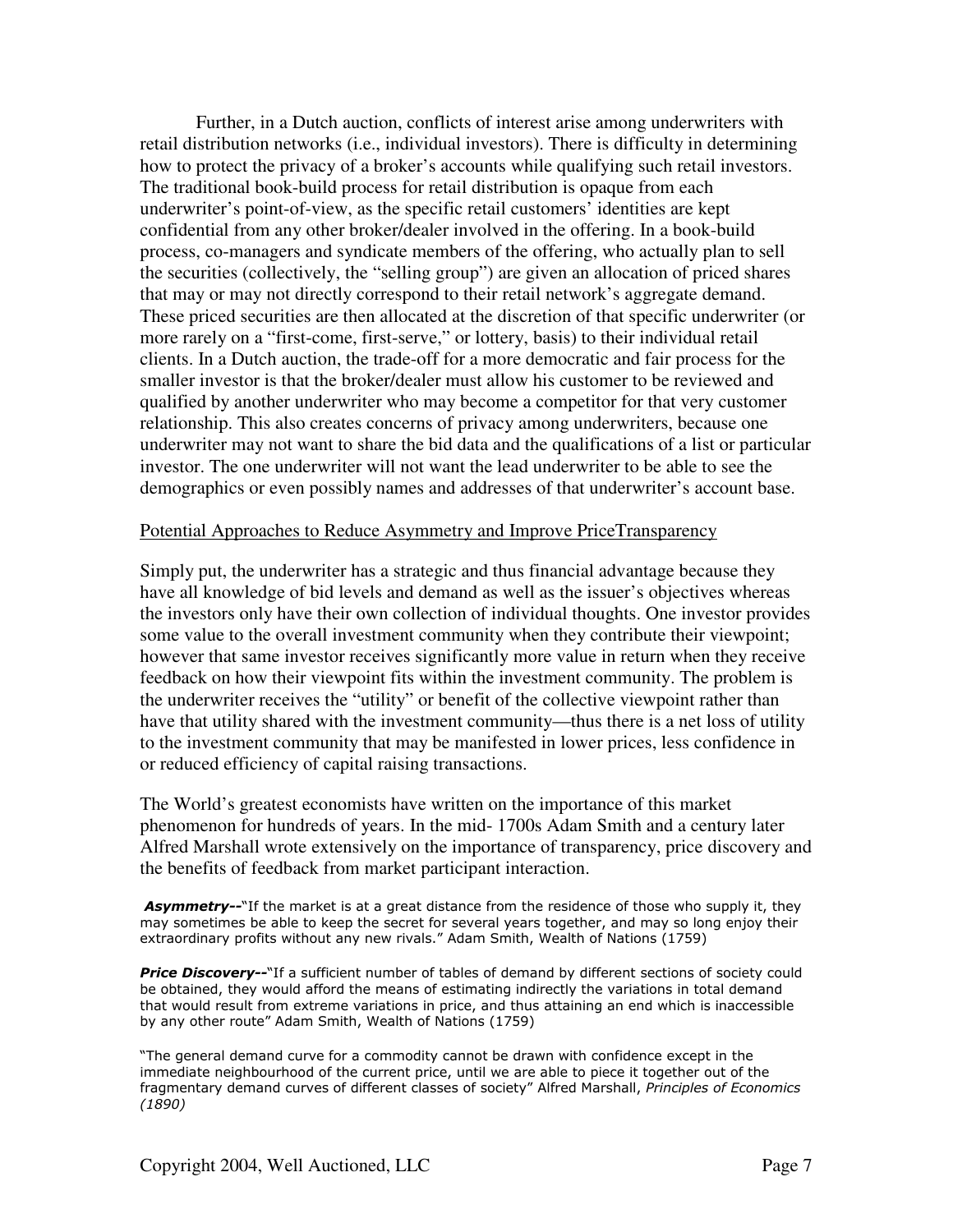Market Participant Interaction--"Every faculty in one man is the measure by which he judges of the like faculty in another. I judge of your sight by my sight, of your ear by my ear, of your reason by my reason, of your resentment by my resentment, of your love by my love. I neither have, nor can have, any other way of judging about them..." Theory of Moral Sentiments (1776)

The invention of the Internet finally allowed such vaunted theories to be put to successful practice in many fields. The Internet provides search for information and the comparison of goods and prices on a broad and real-time basis. Applications such as eBay provide marketplaces where buyers and sellers converge to determine "fair" prices for products via the dynamics of public auction There are other collaborative systems where participants can rate or rank goods or vendors, or "name their price" in a spot market. Currently there is no equivalent for transparently developing the fair price of financial securities to be issued in an underwritten offering outside of the NASD regulatory framework in which it resides.

SEC regulations prohibit investor receipt of research from their brokerage firm regarding a security issue if their firm is involved in that distribution until 25 to 40 days after the transaction is completed. This is commonly known as the "Quiet Period". This longstanding restriction was rightfully designed to protect investors from broker conflicts of interest and general "touting" of securities beyond their real merits.

The rapid information gathering and dissemination on the Internet has at times placed the Quiet Period at strange odds with the investors it was designed to protect. The Internet has the ability to be used for productive or malevolent purposes, but it is undeniable that it is a faster aggregator and communicator of information that helps support the registration statement of the issuer. Then-SEC Commissioner Isaac Hunt Jr. said in 1999 that a better use of Internet communications could lead to a transformation from "the waiting period to the education period." This idea was never acted upon and in the intervening years investors have been left to their own devices to secure additional information that they deem relevant.

Private research services have been available for retainer, but are far outside the reach of nearly all individual investors and many moderate sized institutions. Thus by the time an investor receives this type of third party perspective, they likely either already own the security, or have missed a potential buying opportunity due to their reticence to buy until they had more information.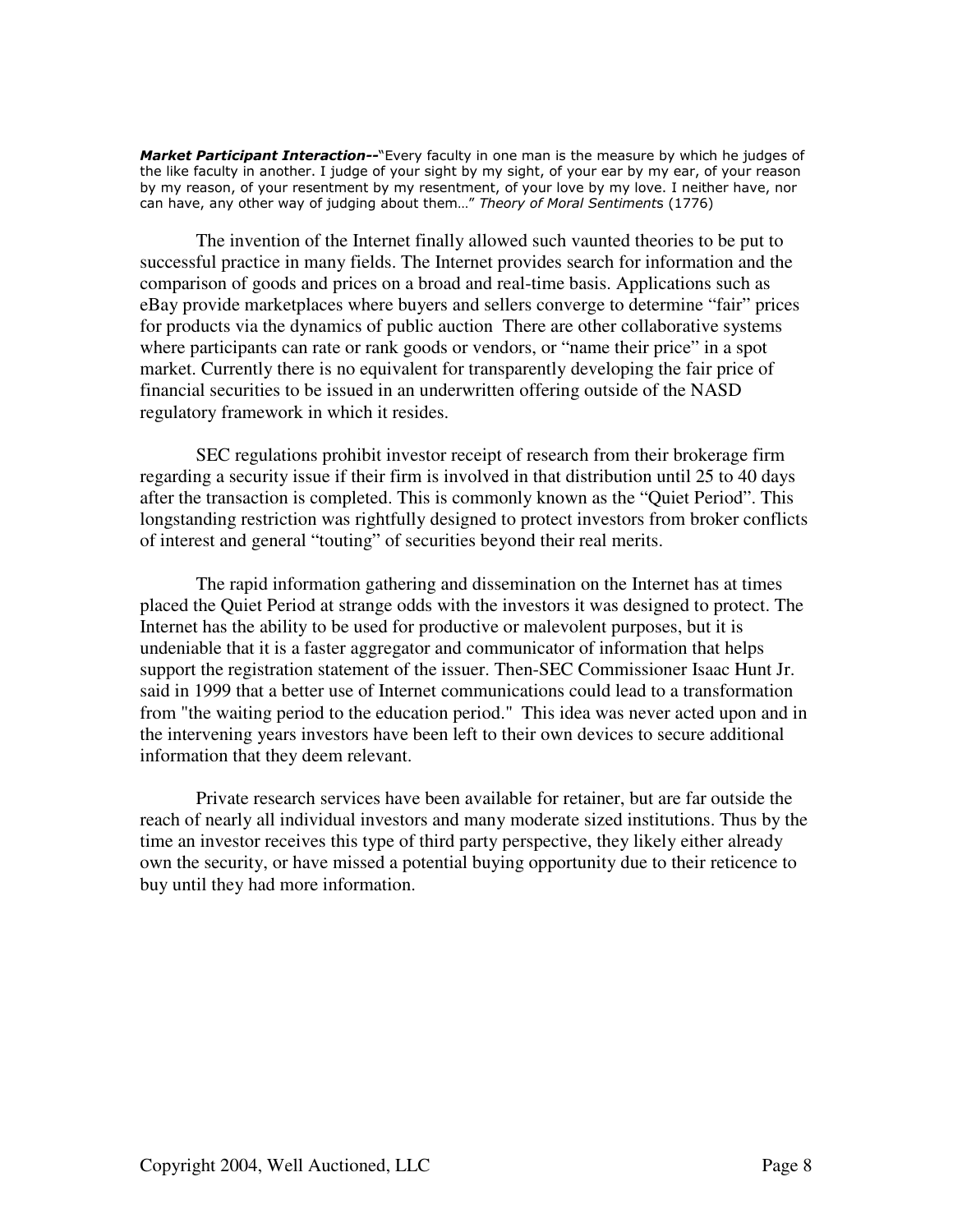When the underwriter finally can deliver research reports about the issuer to their customers, not only has significant time and opportunity elapsed in those intervening 25- 40 days, but it is hard to ignore the fact those research reports are written by firms that were compensated to structure, price and complete the offering, and make an ongoing market in the stock. Naturally, this business model has raised concerns regarding the independence, objectivity and value of such research culminating in a \$1.4 billion settlement by many of the leading brokers on Wall Street and the addition of more restrictions. However, neither the settlement nor the new restrictions really get at the heart of the matter for investors, and ultimately the confidence and efficiency of the capital markets: information asymmetry between underwriter and investor.

To mitigate this asymmetry investors have tried any number of "coping strategies", from providing selective disclosure or disinformation to the underwriter, to spending considerable management and financial resources on research and price discovery services. Less well-heeled investors can find copious amounts of general news and information related to an upcoming public securities transaction via web sites like Yahoo!, Reuters, or Google; however, there is a dearth of public web sites that provide in-depth information and tools relevant to a detailed analysis of a stock transaction. There are broad-based web sites such as the IPO Financial Network, or IPOHome.com that specifically cater to IPOs. There are also temporary niche sites such as googleiposwami.com, goggle-ipo.com; sites such as Iowa Electronic Markets which act like a derivative or futures market to establish a price for a security; or online offshore gaming sites such as tradesports.com, which allow wagering on IPO outcomes.

Many of these sites allow participants to vote, via polls, on what they believe the results of an upcoming offering will be; create model portfolios and compare their portfolio's performance to that of other participants; or even place monetary bids based upon whether an offering will exceed a particular value. However, voting and online offshore gaming are less likely to produce information useful to real investors about interest level and pricing on an upcoming stock offering.

Voting is not effective because the single votes of small and large investors would carry the same weight, which would be misleading given the different bid sizes that would occur in a security offering. Furthermore the polling sites generally allow users to vote for free. Such lack of financial risk and strict dependence on user trustworthiness are significant weaknesses -- there is no penalty for being wrong or misleading.

Web-based offshore gaming does not provide transparency between institutional and individual investors, and is not legal in the US, and as such, needs no further discussion.

None of these systems is appropriate to provide the relevant feedback and analysis for a securities offering and will likely provide inaccurate or suspicious results. Thus, participants may place irrational wagers for an upcoming IPO, because there is no financial deterrent against wild guesses. The absence of realistic participation rules means that participant behavior and, thus, the process results lack realism.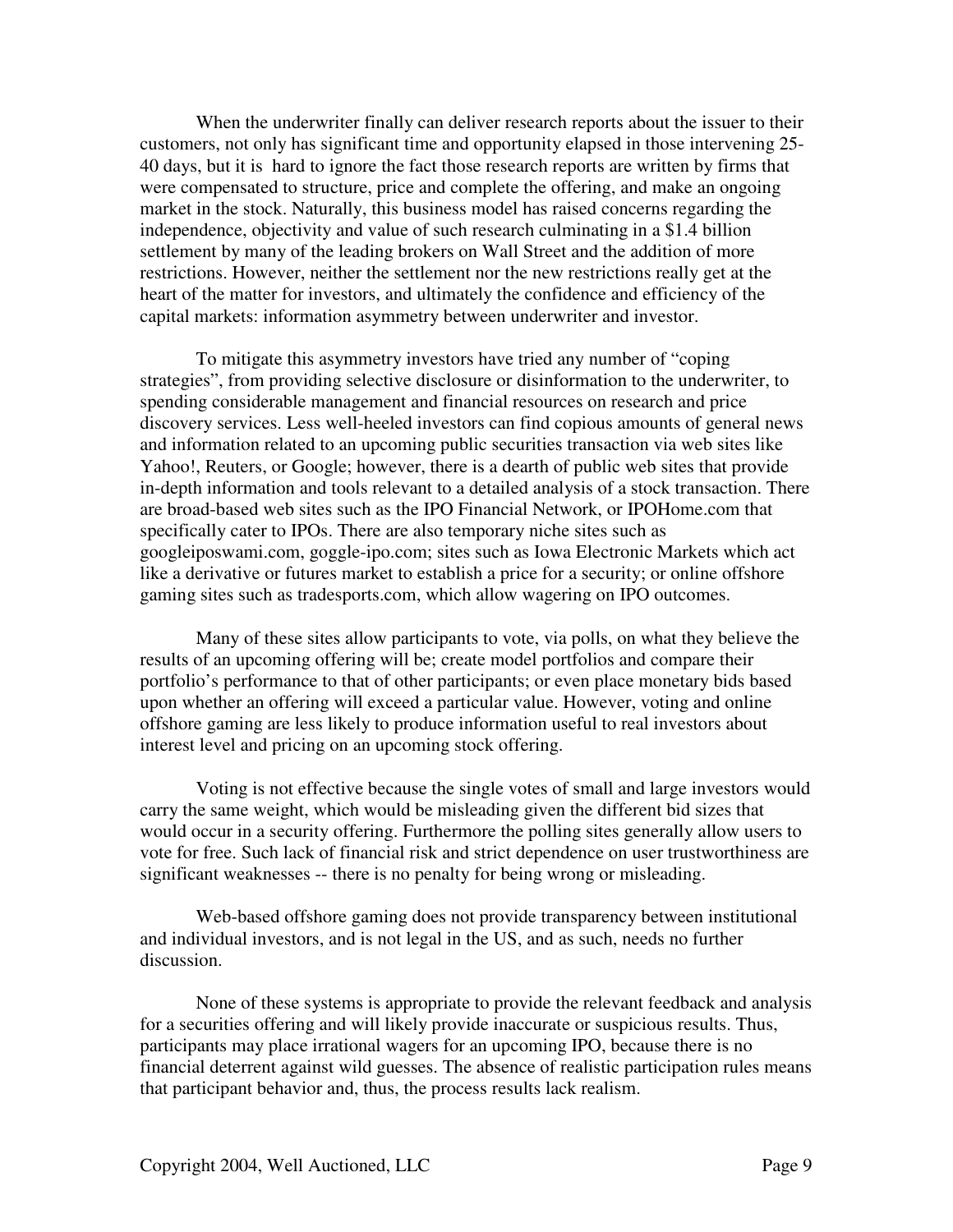An application such as the Iowa Electronic Markets can provide some value, but most are structured as contracts that pay a certain amount if a price threshold of the event is reached, and pay nothing otherwise. If participants utilize real money for these methods, these "markets" may provide information of more value. However, there is considerable information missing from the results produced in such systems. For example, it is not possible to differentiate between the demand curves for institutional investors and for retail investors. Each group may have substantially different risk-reward profiles and amounts of capital to invest. Also, such simulations do not offer simulation participants a full range of bid sizes. For example, Iowa Electronic Markets have an account limit of \$500 invested per participant. Thus, there is no means for an institution to simulate the results of a \$20 million bid in a large public offering. There is also a question of whether a derivative market can even legally exist to provide true futures contracts for IPOs — SEC rules prohibit a whole series of so-called "when-issued" gray markets, as well as restrict the ability to borrow/rehypothecate stock, or short an IPO before the end of the quiet period, which is approximately 25 days after the IPO.

All of these creative efforts by investors indicate there is an investment community need for its own proprietary service to mitigate information asymmetry.

### Benefits of Well Auctioned Process

Well Auction provides an efficient, organized forum for the investment community to convene to learn about a specific upcoming IPO. Well Auctioned endorses an educational approach of "learn and do" which reinforces good research and data gathering habits among all investors and instills confidence in the capital raising process.

"Learning" is accomplished in several ways. First a participant can review Well Auctioned's extensive website with links to relevant news stories and articles. Second, customers can purchase independent research by experienced analysts that Well Auctioned has commissioned to be available for its customers. This research is developed and priced to suit the full spectrum of retail or institutional investors. Well Auctioned also provides many of the other supporting financial information that discriminating institutional investors demand such as detailed analysis and regular updates of an IPOing company's public comparables, as well as the ability to have a conference call with the analyst to hear some timely feedback about the market's impact on the IPO.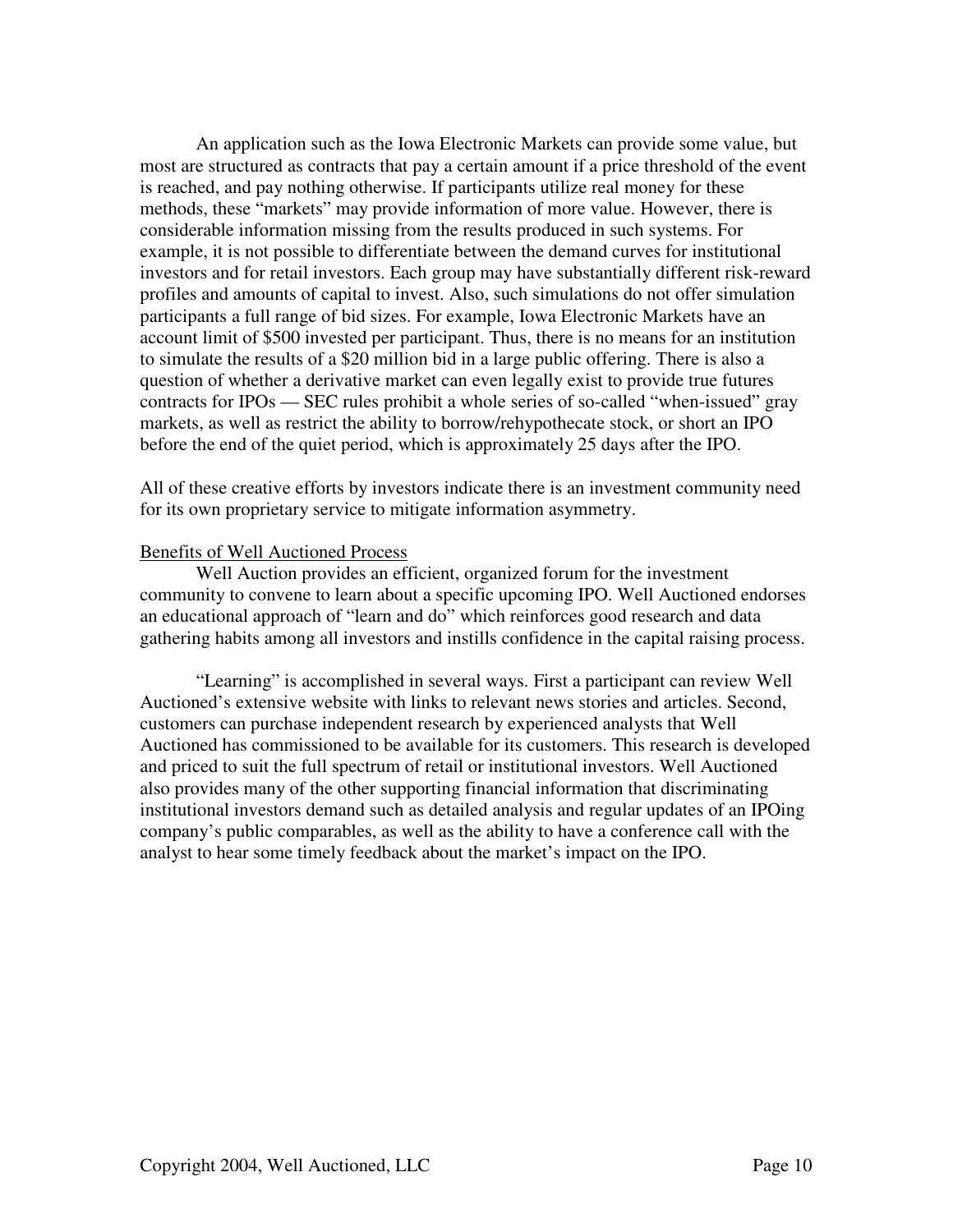"Doing" is accomplished by a customer putting their newly found knowledge to the test in a simulated auction with other participants. Not only does the simulation induce the customer to take action (getting over the inertial problem that many wellintentioned investors face), but it allows for some perspective to be gained on how that mock bidding strategy stacks up against a "market" of other participants. Management believes that successfully repeating this cycle on a specific IPO and then over time on multiple IPOs will vastly improve investor knowledge and confidence. Demystifying the process is an important component to improving efficiency in capital raising. Once more investors realize the IPO process follows a certain pre-ordained process and is determined using fairly simple analytical means, then they will gain confidence and the markets will share in that benefit. But there is an even more important benefit that such" doing" creates: market data about customer "tastes and preferences" when it comes to an IPO.

Taken as a whole for the investment community, these "tastes and preferences" of investors are in fact a vital data set that has the ability to act as a counterbalance to the asymmetrical information relationship between the investor and the underwriter. The ability for an investor to receive such feedback about how their individual viewpoint squares with that of the group, ahead of the actual IPO, and without risking significant capital would be highly valuable. Additionally this "utility" or benefit is shared only among the members of Well Auctioned's customer community, thus there is limited "economic leakage". In time the aggregate Well Auctioned community utility would rise and be manifested in better informed customers who have the ability to execute their financial objectives more closely and efficiently. These successful customers would in turn attract other customers to the community, thus enhancing the value of the group's data until theoretically it resembled that of the market. At such time the asymmetric imbalance would be largely mitigated, with the prime imbalance still owing to the underwriter's knowledge of specific issuer targets, though the issuer, too would be interested in the viewpoints of such a community to complete their offering. If so, the issuer asymmetry is not a major impasse to improved capital markets efficiency.

Well Auctioned utilizes an auction simulation or emulation method that relies on collaborative forecasting to provide transparency on potential demand and pricing back to its participants in advance of a real transaction. These simulations can be modeled after the actual intended IPO distribution using either the traditional "book-build" or "Dutch auction".